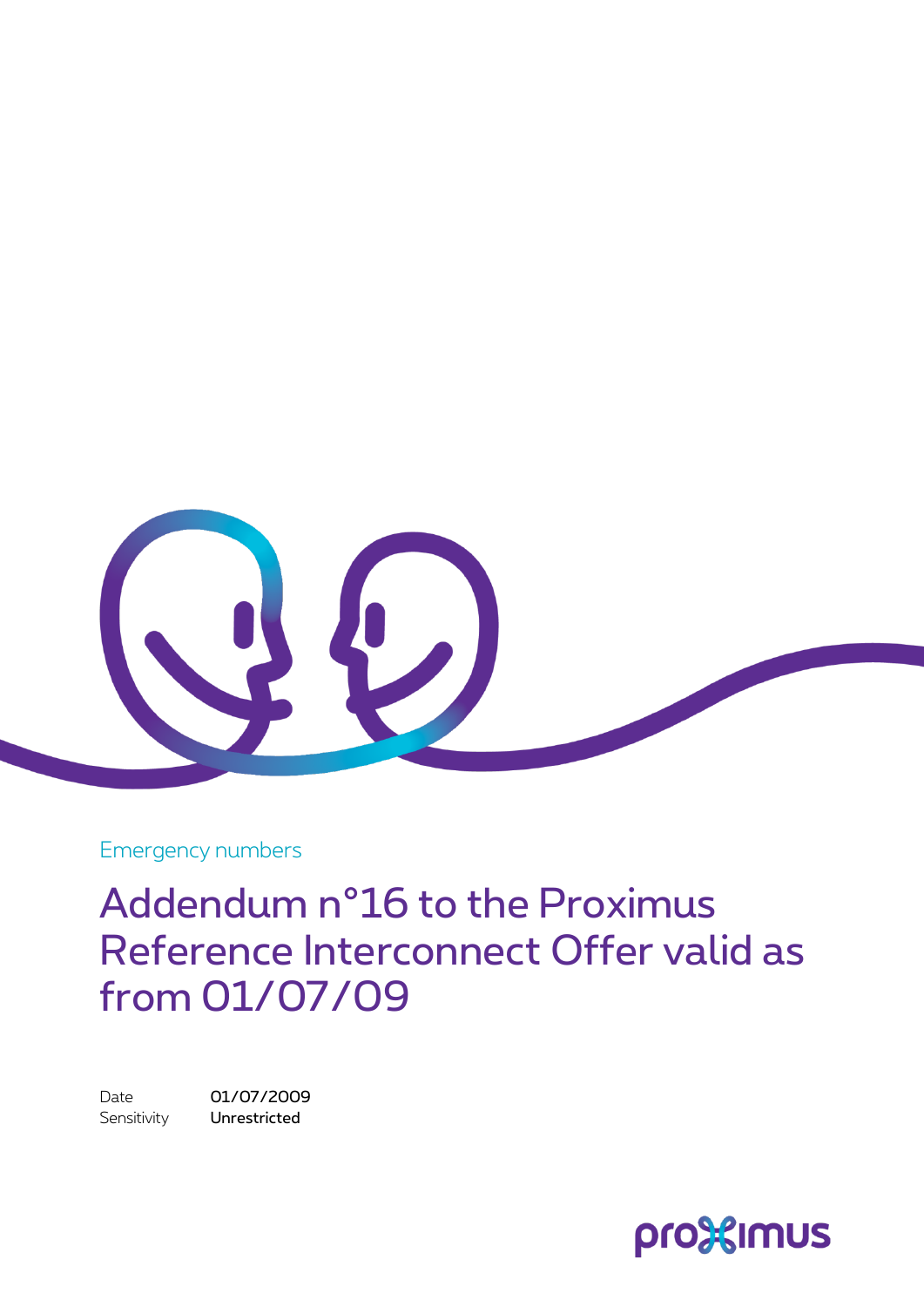# pro<sup>32</sup>imus

## <span id="page-1-0"></span>**Table of contents**

| 1. |                                                                                                                                                                                                                                                                                                                                                                                                                                                                                                                                                  |  |
|----|--------------------------------------------------------------------------------------------------------------------------------------------------------------------------------------------------------------------------------------------------------------------------------------------------------------------------------------------------------------------------------------------------------------------------------------------------------------------------------------------------------------------------------------------------|--|
| 2. |                                                                                                                                                                                                                                                                                                                                                                                                                                                                                                                                                  |  |
|    |                                                                                                                                                                                                                                                                                                                                                                                                                                                                                                                                                  |  |
| 3. |                                                                                                                                                                                                                                                                                                                                                                                                                                                                                                                                                  |  |
|    | 3.2.2 Calls to Emergency Services which are not addressed by 3 or 6 Digits<br>$\begin{array}{l} \text{number of 20000} \\ \text{number of 20000} \\ \text{number of 20000} \\ \text{number of 20000} \\ \text{number of 20000} \\ \text{number of 20000} \\ \text{number of 20000} \\ \text{number of 20000} \\ \text{number of 20000} \\ \text{number of 20000} \\ \text{number of 20000} \\ \text{number of 20000} \\ \text{number of 20000} \\ \text{number of 20000} \\ \text{number of 20000} \\ \text{number of 20000} \\ \text{number of$ |  |
|    |                                                                                                                                                                                                                                                                                                                                                                                                                                                                                                                                                  |  |
|    |                                                                                                                                                                                                                                                                                                                                                                                                                                                                                                                                                  |  |
| 5. |                                                                                                                                                                                                                                                                                                                                                                                                                                                                                                                                                  |  |
|    |                                                                                                                                                                                                                                                                                                                                                                                                                                                                                                                                                  |  |
| 6. |                                                                                                                                                                                                                                                                                                                                                                                                                                                                                                                                                  |  |
|    |                                                                                                                                                                                                                                                                                                                                                                                                                                                                                                                                                  |  |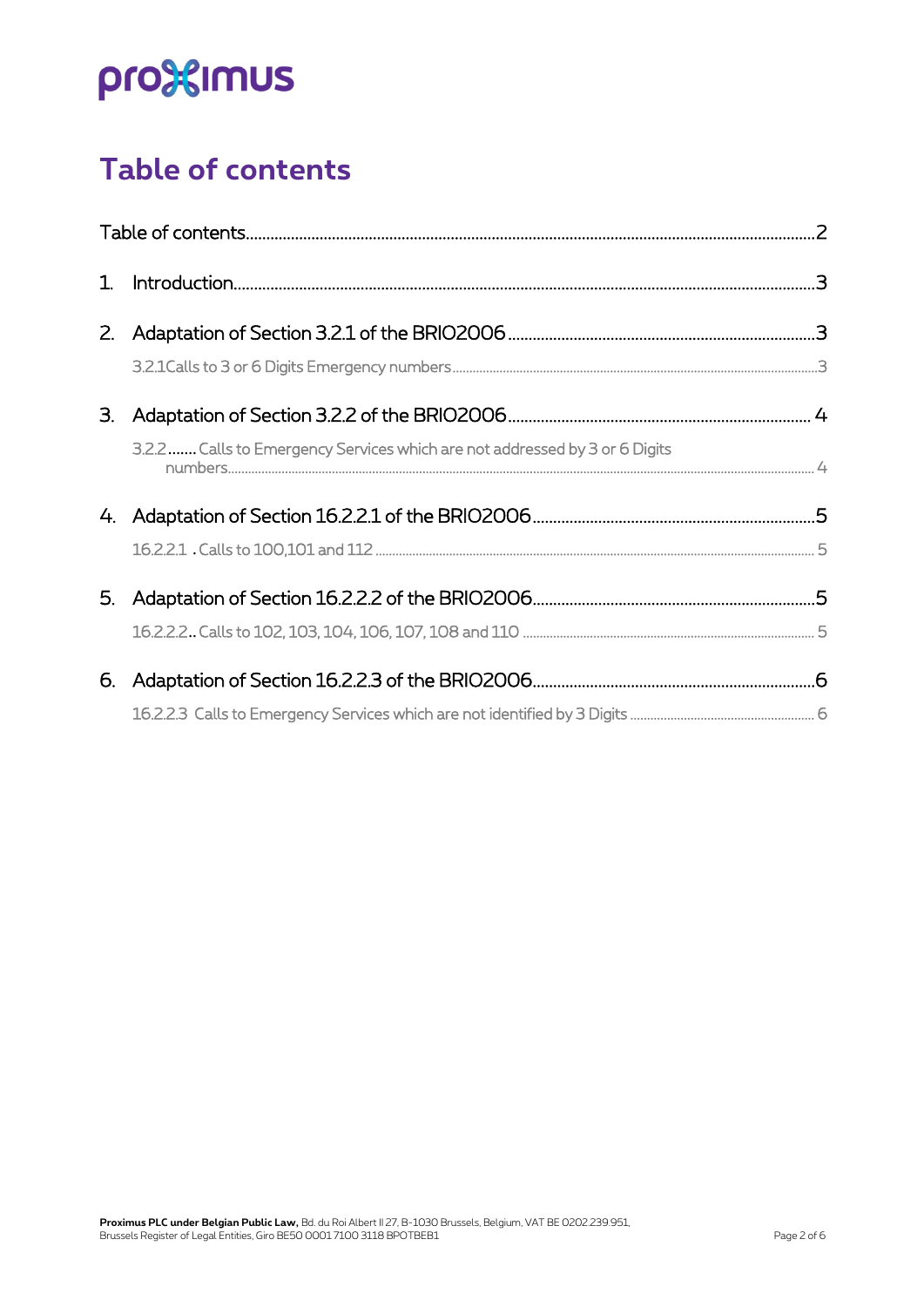## pro%imus

### <span id="page-2-0"></span>1. **Introduction**

This Addendum to the Proximus Reference Interconnect Offer 2006 concerns:

Calls to 3 Digits Emergency numbers

<span id="page-2-1"></span>This Addendum comes into effect as from 01/07/09. The section of the BRIO, which is impacted by this Addendum, is indicated in the subsequent paragraph.

## 2. **Adaptation of Section 3.2.1 of the BRIO2006**

Section 3.2.1 of the Reference Interconnect Offer is to be replaced by the following text:

#### <span id="page-2-2"></span>3.2.1 Calls to 3 or 6 Digits Emergency numbers

The access to 3 or 6 Digits Emergency Services offered by Proximus covers the termination by Proximus of Calls in pre-determined installations all over Belgium. Different numbers of three or six digits are allocated for different types of Emergency Services. The present section of this Reference Interconnect Offer covers the services identified by the following numbers: 100 (Medical Urgency Service and Fire brigade), 101 (Police Services), Children's Phone (102, 103 and 104: covering the languages Dutch, French and German), 116000 & 110 (European Centre for Missing and Sexually Exploited Children), 112 (European Emergency Service) and Telephone Crisis Intervention (106, 107 and 108: covering the languages Dutch, French and German). Calls to 3 or 6 Digits Emergency Services are free of charge for the calling end-user in accordance with the regulatory framework.

Given the nature of the 3 or 6 Digits Emergency Services, the access to these services by interconnected Operators is subject to a number of technical conditions which must form the object of an agreement between the Parties prior to the opening of these services. In particular, the Operator will have to insert some specific information in the "called party number" parameter of the signalling messages sent to the ProximusNetwork as described in the relevant technical specifications. This information includes in particular the identity of the emergency dispatching centre that will treat the call and which is determined by the competent authorities. The Network of the Operator must pass the full CLI to the Proximus Network and that CLI will be provided by Proximus to the 100/101/116000/112-services. In addition, these Emergency Services must be provided with an access to a database in case they need more information about the calling party. This access by the emergency dispatching centres could be based on an access to a Proximus database which would then integrate the necessary data regarding the Operator's end-users and with regard to which the Parties will have to enter into an agreement covering, as a pre-condition for the provision by Proximus of the services dealt with in the present section, the technical aspects of this integration.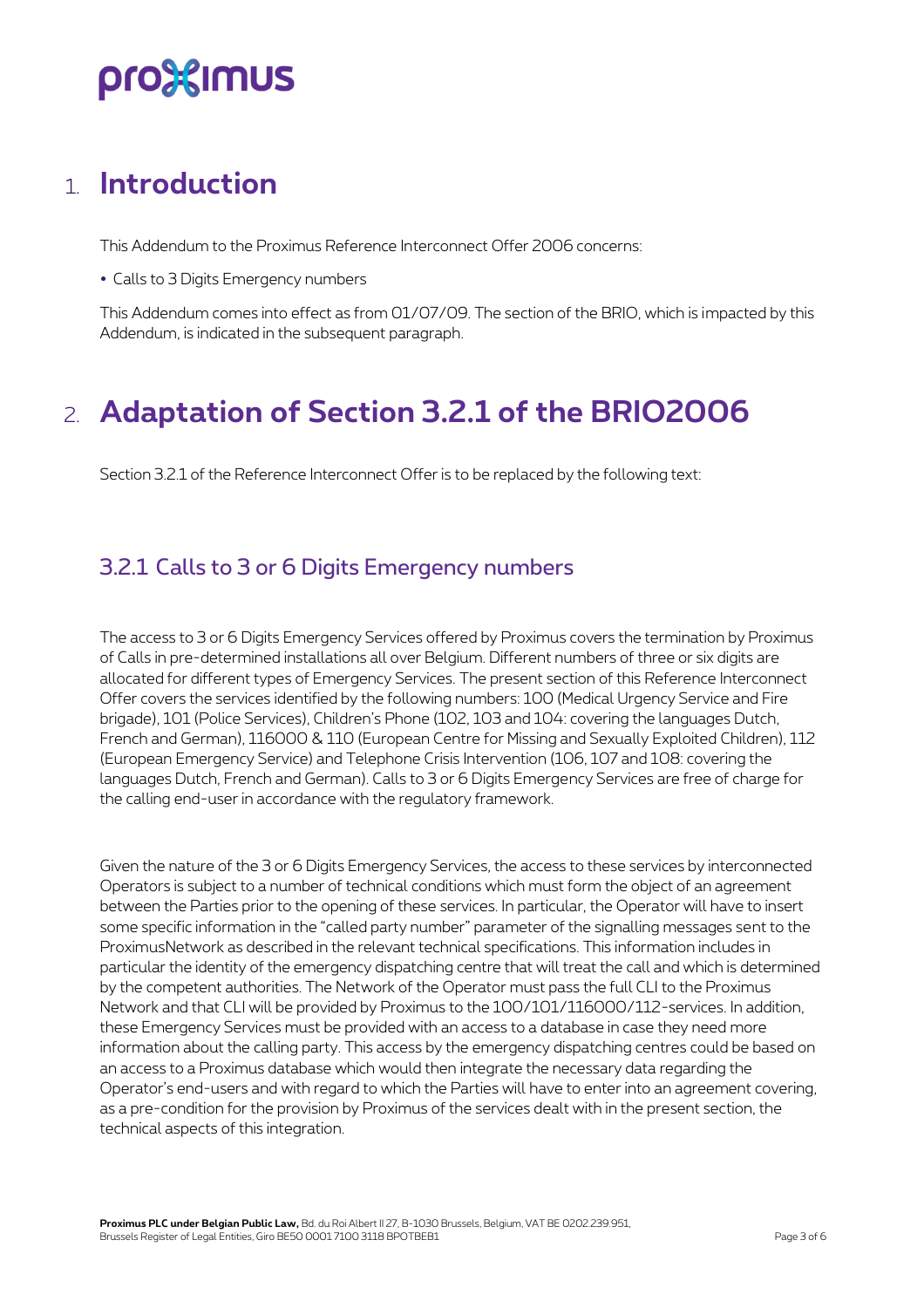# pro<sup>32</sup>imus

Calls to 3 or 6 Digits Emergency Services can only be handed over at Proximus Area Access Points.

The prices applicable for the termination by Proximus of Calls to the 3 or 6 Digits Emergency Services are set out in §16.2.2.1 and §16.2.2.2. The prices indicated in §16.2.2.1 include the access by the Emergency Services to the Proximus database which integrates the data regarding the Operator's end-users. At the time of drafting of this Reference Interconnect Offer, it was unclear whether an Operator would be allowed to provide the latter data to the Emergency Services concerned in a manner independent from Proximus's database. If such a solution were to be permitted by the competent authorities and implemented by an Operator, Proximus would apply to that Operator the same prices as those indicated in §16.2.1 for the termination of Calls from that Operator's Network to the Emergency Services.

## <span id="page-3-0"></span>3. **Adaptation of Section 3.2.2 of the BRIO2006**

Section 3.2.1 of the Reference Interconnect Offer is to be replaced by the following text:

#### <span id="page-3-1"></span>3.2.2 Calls to Emergency Services which are not addressed by 3 or 6 Digits numbers

The prices applicable for the termination by Proximus of Calls to Emergency Services which are not addressed by a 3 or 6 digit number are set out in §16.2.2.3.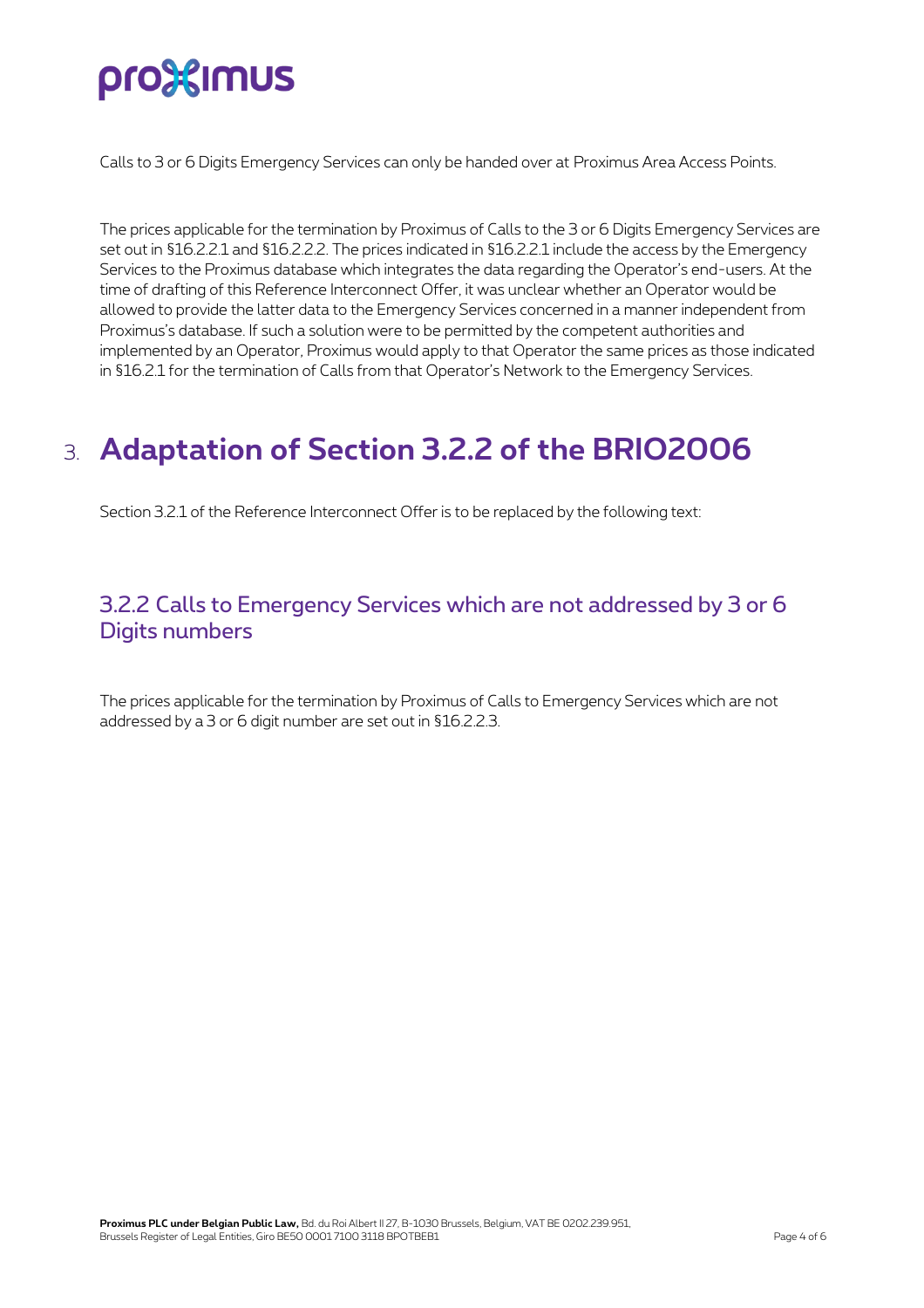## pro<sup>32</sup>imus

## <span id="page-4-0"></span>4. **Adaptation of Section 16.2.2.1 of the BRIO2006**

Section 16.2.2.1 of the Reference Interconnect Offer is to be replaced by the following text:

#### <span id="page-4-1"></span>16.2.2.1 Calls to 100,101 and 112

*(all values in eurocent)*

| <b>Type of Call</b>      | Set-up Charge |                 | Duration charge (per min) |                 |
|--------------------------|---------------|-----------------|---------------------------|-----------------|
|                          | Peak          | <b>Off Peak</b> | <b>Peak</b>               | <b>Off Peak</b> |
| Intra Access Area        | 2.523         | 2,312           | 0.727                     | 0.381           |
| <b>Extra Access Area</b> | 2,648         | 2,378           | 0.932                     | 0.489           |

### <span id="page-4-2"></span>5. **Adaptation of Section 16.2.2.2 of the BRIO2006**

Section 16.2.2.2 of the Reference Interconnect Offer is to be replaced by the following text:

#### <span id="page-4-3"></span>16.2.2.2 Calls to 102, 103, 104, 106, 107, 108 and 110

*(all values in eurocent)*

| <b>Type of Call</b>      | Set-up Charge |                 | Duration charge (per min) |                 |
|--------------------------|---------------|-----------------|---------------------------|-----------------|
|                          | <b>Peak</b>   | <b>Off Peak</b> | <b>Peak</b>               | <b>Off Peak</b> |
| Intra Access Area        | 0.443         | 0,232           | 0.727                     | 0,381           |
| <b>Extra Access Area</b> | 0,568         | 0,298           | 0.932                     | 0,489           |